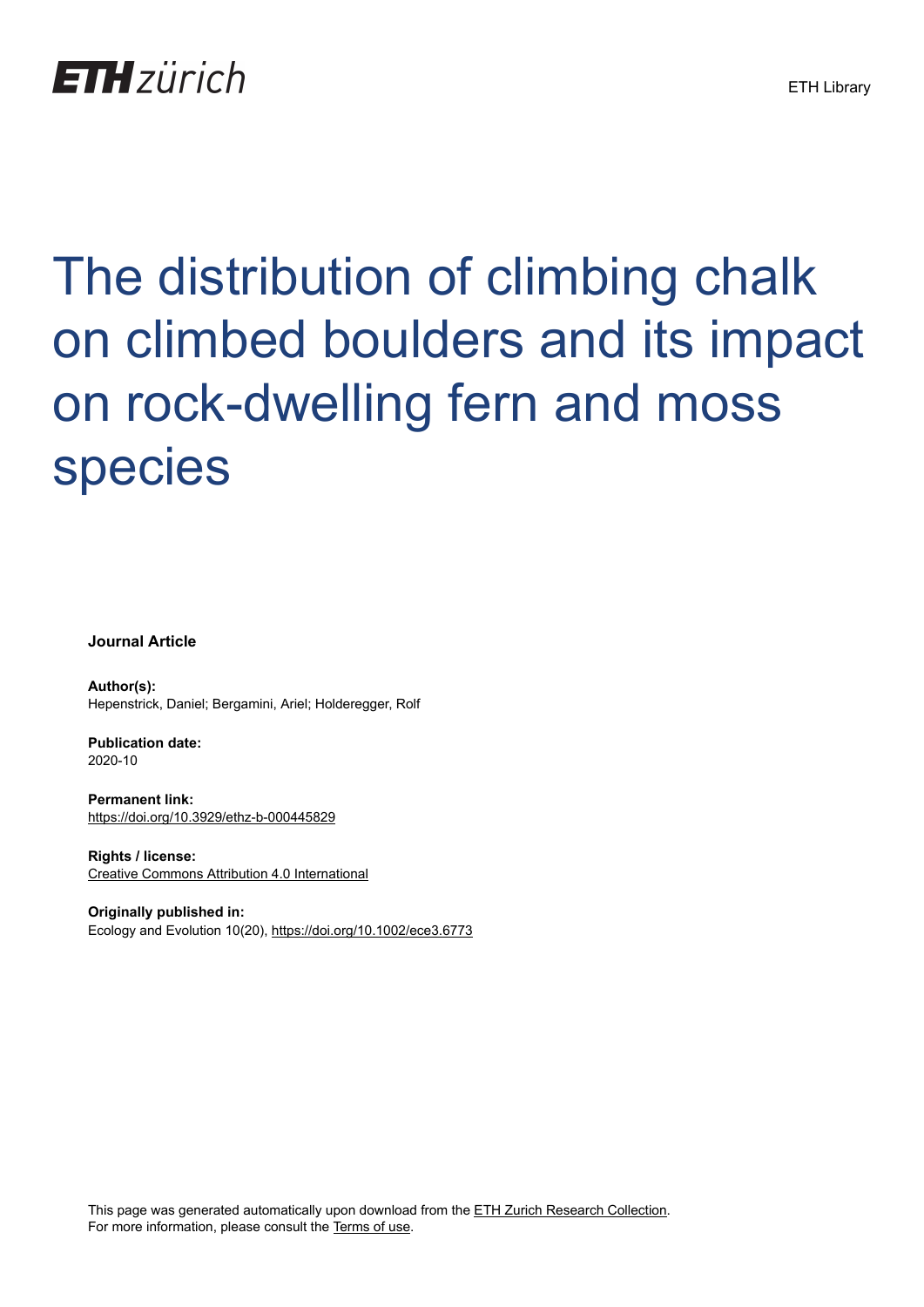# **ORIGINAL RESEARCH**



**WILEY** 

# **The distribution of climbing chalk on climbed boulders and its impact on rock-dwelling fern and moss species**

<sup>1</sup>Institute of Integrative Biology, ETH Zürich, Zürich, Switzerland

2 WSL Swiss Federal Research Institute, Birmensdorf, Switzerland

3 Institute of Natural Resource Sciences, ZHAW Zurich University of Applied Sciences, Wädenswil, Switzerland

#### **Correspondence**

Daniel Hepenstrick, Institute of Integrative Biology, ETH Zürich, Universitätstrasse 16, 8092 Zürich, Switzerland. Email: [hepdanie@student.ethz.ch,](mailto:hepdanie@student.ethz.ch) [daniel.](mailto:daniel.hepenstrick@zhaw.ch) [hepenstrick@zhaw.ch](mailto:daniel.hepenstrick@zhaw.ch)

#### **Funding information**

This study is part of the project "conservation biology of the flora of erratic boulders/ Naturschutzbiologie der Findlingsflora" [\(www.zhaw.ch/findlingsf](http://www.zhaw.ch/findlingsflora) [lora\)](http://www.zhaw.ch/findlingsflora) that was funded by the following foundations, associations, governmental, and nongovernmental organizations: Amt für Landschaft und Natur Kanton Zürich; Amt für Landwirtschaft und Natur Kanton Bern; Bundesamt für Umwelt BAFU; Département du territoire et de l'environnement Canton de Vaud; Gemeinde Herrliberg; Gemeinde Meilen; Gemeinde Seeberg; Lotteriefonds Kanton Solothurn; NAKUSO-Stiftung; Pro Natura Schweiz; Schweizer Alpen Club SAC; Schweizerische Botanische Gesellschaft; Stiftung Binelli & Ehrsam; Stiftung Temperatio; Swisslos-Fonds Kanton Aargau; Wolfermann-Nägeli-Stiftung; and Zürcherische Botanische Gesellschaft. We declare that neither of the funding organizations has influenced the work described in this article in any way.

**Daniel Hepenstrick1,2,[3](https://orcid.org/0000-0003-1090-6888)** | **Ariel Bergamini[2](https://orcid.org/0000-0001-8816-1420)** | **Rolf Holderegger1,2**

**Abstract** Rock climbing is popular, and the number of climbers rises worldwide. Numerous studies on the impact of climbing on rock-dwelling plants have reported negative effects, which were mainly attributed to mechanical disturbances such as trampling and removal of soil and vegetation. However, climbers also use climbing chalk (magnesium carbonate hydroxide) whose potential chemical effects on rock-dwelling species have not been assessed so far. Climbing chalk is expected to alter the pH and nutrient conditions on rocks, which may affect rock-dwelling organisms. We elucidated two fundamental aspects of climbing chalk. (a) Its distribution along nonoverhanging climbing routes was measured on regularly spaced raster points on gneiss boulders used for bouldering (ropeless climbing at low height). These measurements revealed elevated climbing chalk levels even on 65% of sampling points without any visual traces of climbing chalk. (b) The impact of climbing chalk on rock-dwelling plants was assessed with four fern and four moss species in an experimental setup in a climate

chamber. The experiment showed significant negative, though varied effects of elevated climbing chalk concentrations on the germination and survival of both ferns and mosses. The study thus suggests that along climbing routes, elevated climbing chalk concentration can occur even were no chalk traces are visible and that climbing chalk can have negative impacts on rock-dwelling organisms.

#### **KEYWORDS**

bouldering, bryophytes, cliff ecosystem, human disturbance, magnesia, magnesium carbonate, plant conservation

# **1** | **INTRODUCTION**

The number of climbers is rising worldwide, since the popularity of rock climbing, as a sport activity, is continuously increasing. Its Olympic debut in Tokyo 2021 will probably further accentuate this trend (Attarian & Keith, 2008; IOC, 2016). Along with this rise of rock climbing, previously uninfluenced rock habitats are increasingly frequented by humans, and their adverse impacts require mitigation (Hanemann, 1999; Holzschuh, 2016). Several authors have studied the impact of climbing on multiple organismic

This is an open access article under the terms of the [Creative Commons Attribution](http://creativecommons.org/licenses/by/4.0/) License, which permits use, distribution and reproduction in any medium, provided the original work is properly cited.

© 2020 The Authors. *Ecology and Evolution* published by John Wiley & Sons Ltd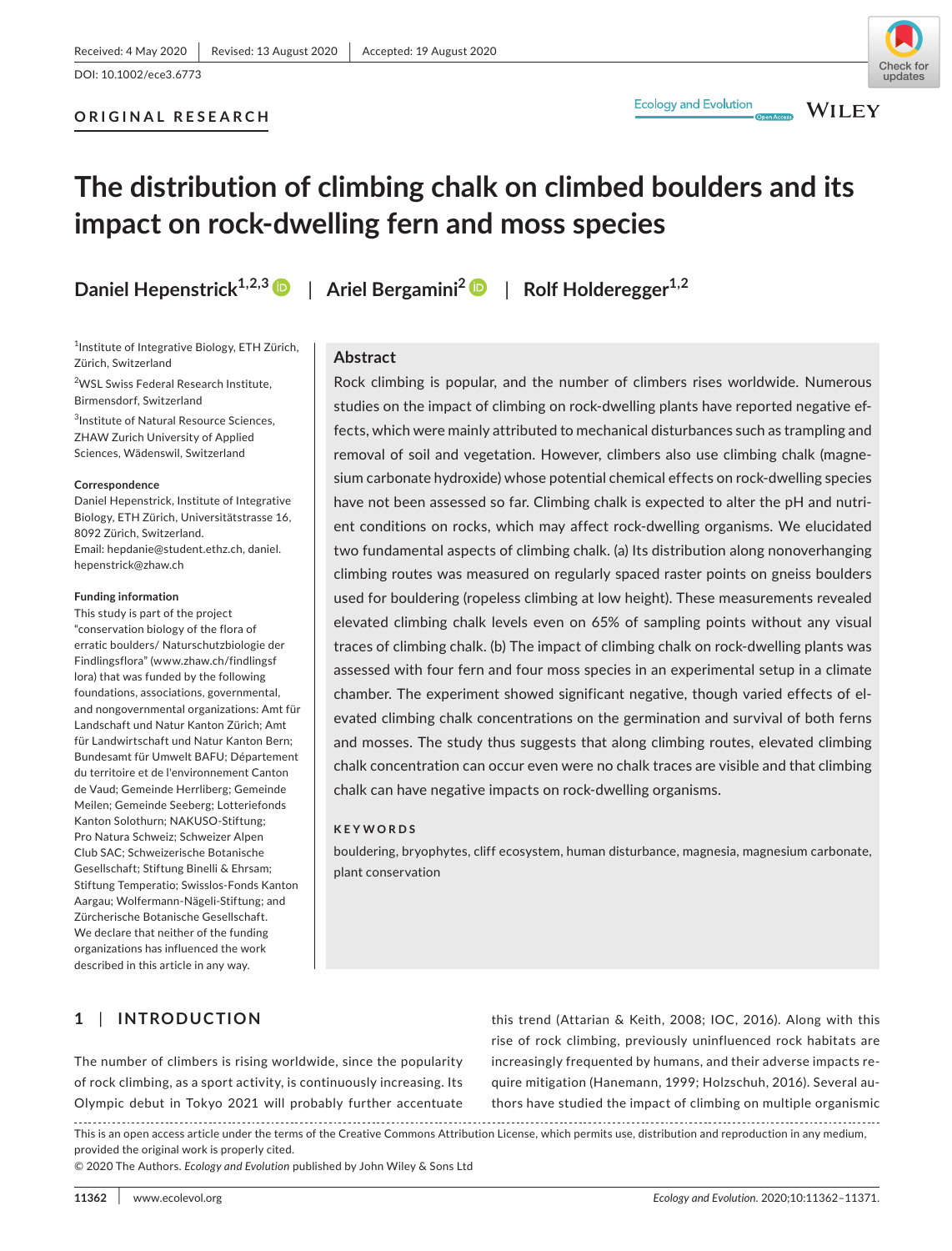**Interest According to the College Secolulus Control of the College Secolulus College According to the College According to the Latitude Secolulus College According to the Latitude Secolulus College According to the Latit** 

groups (reviewed in Holzschuh, 2016) and predominantly reported negative effects. However, Holzschuh (2016) pointed out that most of the studies on the impact of climbing are based on the direct comparison between climbed and unclimbed rocks (e.g., Müller, Rusterholz, & Baur, 2004; Nuzzo, 1996; Rusterholz, Müller, & Baur, 2004) and thereby might overestimate the impact of climbing because of confounded abiotic differences between climbed and unclimbed rocks such as terrain roughness. Nevertheless, recent studies accounting for this methodological drawback still found negative effects of climbing activities on rock vegetation (March-Salas et al., 2018; Tessler & Clark, 2016) and showed that increasing climbing intensity goes along with increasing alterations of species communities on rocks (Lorite et al., 2017; Schmera, Rusterholz, Baur, & Baur, 2018). While for rock-nesting bird species, simple human presence leads to disturbance (Camp & Knight, 1998; Covy, Benedict, & Keeley, 2019), negative effects of rock climbing on sessile rock-dwelling organisms are mainly attributed to mechanical disturbances such as trampling and removal of soil and vegetation (Holzschuh, 2016). However, climbing chalk—a component unique to climbing among all outdoor activities—was merely considered as a visual indicator for climbing activities on rocks so far (Camp & Knight, 1998; Thiel & Spribille, 2007; Adams & Zaniewski, 2012; Clark & Hessl, 2015), while its potential chemical impact on rock-dwelling species has rarely been mentioned (Holzschuh, 2016; Tessler & Clark, 2016). In fact, the only published study on the potential chemical impact of climbing chalk was conducted by Fickert (2014), who investigated the potential increase in soil pH due to climbing chalk at the base of climbed boulders and found no difference between soil pH at the base of climbed and unclimbed boulders. Given the scarcity of information, the chemical impact of climbing chalk on rock-dwelling vegetation remains largely unknown,

Climbing chalk is a fluffy white powder that consists of magnesium carbonate hydroxide (1-4MgCO<sub>3</sub>·Mg(OH)<sub>2</sub>·3-5H<sub>2</sub>O), which is also known as magnesia alba or basic magnesium carbonate (Ropp, 2013; Shand, 2006). It dries hand sweat and thereby enhances grip friction. Traditionally used in gymnastics, in the 1950s it was introduced to bouldering, which is a low height (generally  $<$  4 m, often on boulders), ropeless subdiscipline of climbing (Gill, 1969; Niegl, 2009; Tessler & Clark, 2016). Nowadays, climbing chalk is perceived as an inherent component of all kinds of rock climbing, but its use is probably most extensive in bouldering (Attarian & Keith, 2008; Niegl, 2009). Magnesium carbonate hydroxide is barely soluble in pure water, and in aqueous suspension, it has a pH of around 10.5, its solubility is better if water contains CO<sub>2</sub>, and it readily dissolves in diluted acid (Budavari, O'Neil, Smith, Heckelman, & Kinneary, 1996; Ropp, 2013; Shand, 2006). With regard to the pH dependency of plant nutrient uptake and the vital role of magnesium as macronutrient, climbing chalk can be expected to impact plant growth (Barker & Pilbeam, 2015). This potential impact should be interdependent with rock chemistry, as acidic conditions on siliceous rock (e.g., granite or gneiss) strongly contrast the alkaline properties of climbing chalk, while

alkaline conditions on carbonatic rock (e.g., limestone or dolomite) are more in line with the chemical properties of climbing chalk (Kinzel, 1983). Hence, calcifuge species might be more susceptible to climbing chalk than calcicoles. Among the diverse life forms of rock-dwelling plants, ferns and mosses—common life forms in most cliff ecosystems (Larson, Matthes, & Kelly, 2000)—should be particularly sensitive to climbing chalk as their early gametophytic stages (prothallia and protonema) lack regulatory mechanisms and directly absorb water with their single-cell-layer plant bodies (Jahns, 1983).

In the present study, we addressed two fundamental aspects contributing to the understanding of the potential impact of climbing chalk on rock-dwelling ferns and mosses. First, in order to gain information on the extent of climbing chalk present along climbing routes, we measured its presence, concentrations, and distribution on gneiss boulders used for bouldering. Second, in order to explore a potential chemical effect of climbing chalk on rock-dwelling ferns and mosses, we experimentally tested whether different climbing chalk concentrations affected the germination and survival of rock-dwelling ferns and mosses in a climate chamber experiment.

# **2** | **MATERIAL AND METHODS**

# **2.1** | **Study site and measurements of climbing chalk on climbed boulders**

In order to obtain first information on the presence, distribution, and concentration of climbing chalk on climbed rock, we used the following sampling scheme. We sampled bouldering routes due to their accessibility (as compared to roped climbing routes) on siliceous boulders that enabled swab-sampling with diluted acid, which thereby dissolves climbing chalk traces potentially present on the rock but not the rock itself (compared to limestone). We selected nonoverhanging rock surfaces with flat topographies of similar slope and equal size in order to increase comparability (Figures 1, S1).

Field sampling took place in southern Switzerland (Ticino) in two well-known bouldering areas Cresciano and Chironico, which both comprise > 1,000 bouldering routes (Ambrosio, Cameroni, Grizzi, Lodi, & Vonarburg, 2006a, 2006b). Both bouldering areas are holocene landslide deposits of gneiss boulders of the Penninic Leventina nappe whose granitic orthogneisses generally have a low magnesium content (Claude et al., 2014; Rütti, Marquer, & Thompson, 2008). In each bouldering area, we sampled the first three rock faces we came across that were not markedly overhanging (i.e., slope  $<$  95°) and had a rather flat topography on a surface of 2.5 m in height and 1.5 m in width enclosing a substantial part of a bouldering route (Table 1). Within the 2.5 m  $\times$  1.5 m area (Figure 1), on each boulder, two sets of sampling points were collected. (a) The general distribution of climbing chalk along the bouldering route was sampled on a 0.5 m raster grid, and (b) the climbing holds were targeted by sampling points on the centers of climbing holds as well as vertically 10 cm above, 10 cm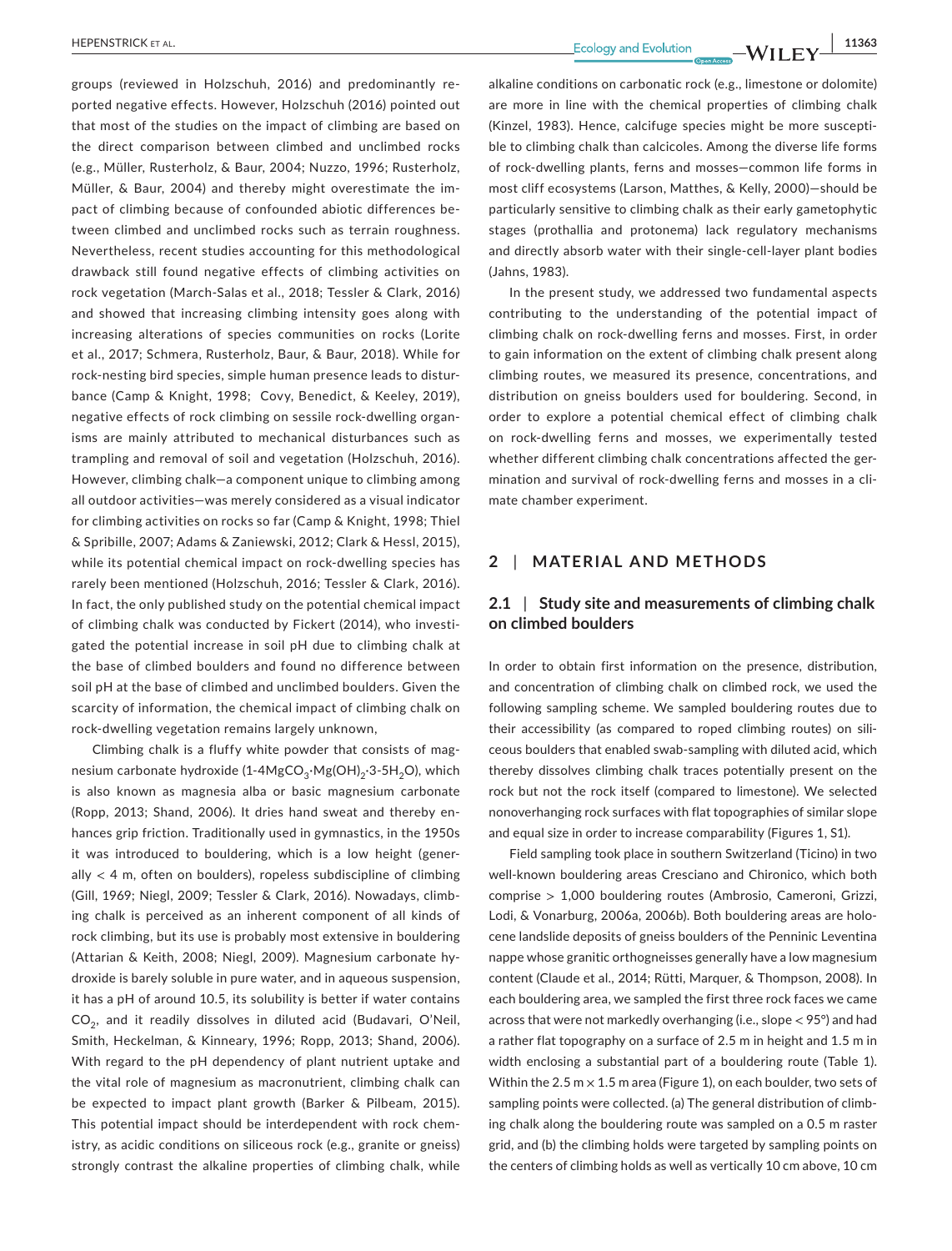

**FIGURE 1** Example of climbing chalk (magnesium) distribution on two climbed boulders (boulders B and E, Table 1). On the photographs (a, b) of the assessed 2.5 m  $\times$  1.5 m rectangles stickers mark sampling points, and white climbing chalk traces are visible predominantly around the climbing holds. The corresponding graphics (c, d) visualize the amount of climbing chalk (magnesium) measured on the sampling points. Red: elevated values above threshold level; blue: values below threshold level; white dots: visible climbing chalk traces at sampling points; area within black circles: proportional amount of climbing chalk measured at sampling points.

below, and 20 cm below the climbing hold. As a control, we additionally sampled a total of 20 sampling points on unclimbed boulders (10 points per bouldering area). For each sampling point, we inspected an area of 2 cm  $\times$  1 cm, noted whether climbing chalk deposits were visible or not and carefully tabbed off the 2 cm  $\times$  1 cm area with a medical swab (FLOQSwabs 502CS01, Copan, Brescia, Italy) that was slightly wetted in 2% nitric acid in order to dissolve and take up a maximum amount of climbing chalk potentially present on the sampling point. The swabs were put into individual 15-ml centrifuge tubes containing 10 ml pure water. In the laboratory, magnesium content was determined with ICP-OES (Inductively Coupled Plasma- Optical Emission Spectrometry; Optima 7300 DV, Perkin Elmer, Waltham, USA). As a conservative threshold level for elevated climbing chalk

concentrations, we defined the empirical 99.7nd percentile (mean plus three standard deviations) of the magnesium concentrations measured on the 20 control sampling points on unclimbed boulders (i.e., 0.00126 mg/cm $^2$  magnesium).

#### **2.2** | **Germination and survival experiment**

In order to explore the potential impact of climbing chalk on rockdwelling fern and moss species under controlled conditions, we set up a factorial experiment in which we sowed spores on agar plates with different climbing chalk concentrations and assessed their germination and survival. Spores of four rock-dwelling fern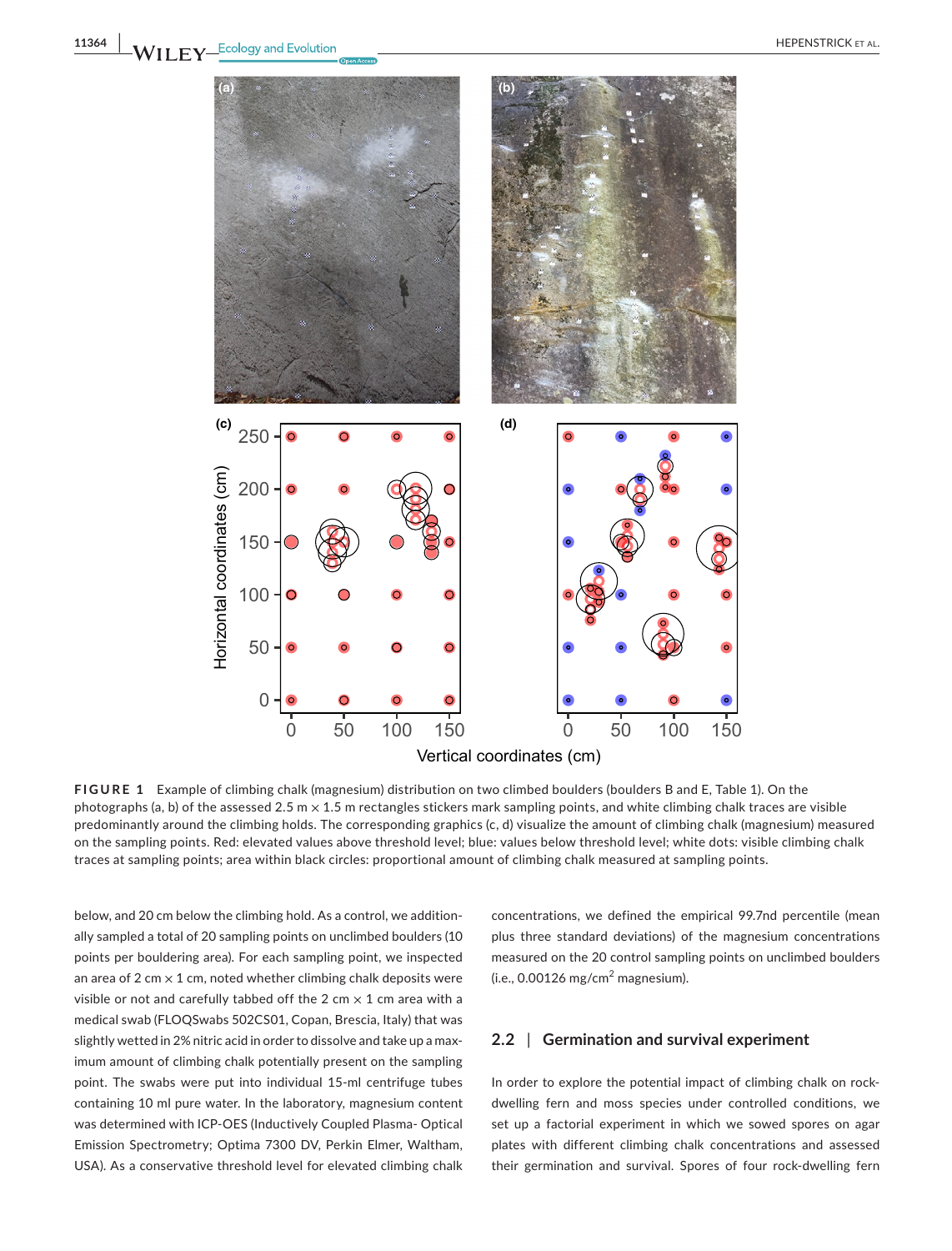**TABLE 1** Sampled bouldering routes in the two bouldering areas Cresciano and Chironico

| ID        | Climbing<br>grade | Aspect    | Inclination             | Coordinates        | <b>Sampling</b><br>date |
|-----------|-------------------|-----------|-------------------------|--------------------|-------------------------|
| Cresciano |                   |           |                         |                    |                         |
| A         | 6а                | N         | Vertical $(-90^\circ)$  | 46.28573/9.00702   | 22.10.2016              |
| B         | $6b+$             | <b>SW</b> | Inclined $(< 90^\circ)$ | 46.28695/9.00664   | 22.10.2016              |
| C         | 6b                | S         | Vertical $(-90^\circ)$  | 46.28584/9.00689   | 13.10.2017              |
| Chironico |                   |           |                         |                    |                         |
| D         | $6a+$             | <b>SW</b> | Vertical $(-90^\circ)$  | 46.430220/8.846502 | 13.10.2017              |
| E         | <b>NA</b>         | <b>SO</b> | Inclined $(< 90^\circ)$ | 46.427499/8.849307 | 13.10.2017              |
| F         | $7c+$             | W         | Vertical $(-90^\circ)$  | 46.430650/8.848645 | 14.10.2017              |

*Note: Climbing grade (Fontainebleau-Scale), aspect and inclination of the sampled 2.5 m × 1.5 m* areas, coordinates (latitude/longitude WGS84), and sampling date. \*Ambrosio et al. (2006a, 2006b).

| <b>Species</b>                                             | Habitat preferences                                            | Accession                                         | Run  |
|------------------------------------------------------------|----------------------------------------------------------------|---------------------------------------------------|------|
| Ferns:                                                     |                                                                |                                                   |      |
| Asplenium septentrionale<br>(L.) Hoffm.                    | Exposed siliceous rocks;<br>calcifuge                          | Ausserberg (VS),<br>46.31463/7.84271<br>1.7.2014  | 2017 |
| Asplenium trichomanes<br>subsp. quadrivalens D.<br>E. Mey. | Calcareous rocks and<br>mortared walls; calcicole              | Wädenswil (ZH)<br>47.22331/8.67640<br>12.10.2012  | 2018 |
| Cystopteris fragilis (L.)<br>Bernh.                        | Shady basic rocks and<br>walls; calcicole                      | Wädenswil (ZH)<br>47.22288/8.67689<br>12.7.2018   | 2018 |
| Polypodium vulgare L.                                      | Acidic rocks, also epiphytic;<br>calcifuge                     | Arth-Goldau (SZ)<br>47.04790/8.55601<br>16.9.2017 | 2018 |
| Mosses:                                                    |                                                                |                                                   |      |
| Grimmia pulvinata<br>(Hedw.) Sm.                           | Calcareous rocks, walls and<br>concrete; calcicole             | Wädenswil (ZH)<br>47.22131/8.67664<br>4.5.2017    | 2018 |
| Hedwigia ciliata (Hedw.)<br>P.Beauv.                       | Exposed siliceous rocks;<br>calcifuge                          | Bellinzona (TI)<br>23.10.2016<br>46.18851/9.03073 | 2017 |
| Hypnum cupressiforme<br>Hedw.                              | Siliceous rocks, rotting<br>wood, trees and soil;<br>calcifuge | Wädenswil (ZH)<br>47.21805/8.67905<br>2.3.2017    | 2017 |
| Orthotrichum anomalum<br>Hedw.                             | Calcareous rocks, walls and<br>concrete; calcicole             | Wädenswil (ZH)<br>47.22151/8.67691<br>4.5.2017    | 2017 |

*Note:* Typical habitat and pH preferences (calcicole or calcifuge), site (locality, latitude/longitude WGS84), and collection date of accession and year in which the experiment was conducted (run). \*Ellenberg et al. (1992); Jahns (1983); Lauber, Wagner, and Gygax (2018)

species (*Asplenium septentrionale, A. trichomanes* ssp. *quadrivalens*, *Cystopteris fragilis,* and *Polypodium vulgare*) and four rock-dwelling moss species (*Grimmia pulvinata*, *Hedwigia ciliata*, *Hypnum cupressiforme,* and *Orthotrichum anomalum*) covering a broad spectrum of rock habitat types were collected in Switzerland (Table 2). At each site, several fertile fern fronds with freshly opened sporangia or moss sporophytes from about five different individuals were pooled, dried, and stored at room temperature. Fern spores were purified

using different sieves (1 cm-50 µm), and moss spores were purified by separating sporophyte debris from spores using forceps.

The experiment was conducted in 35 mm diameter petri dishes each containing 4 ml of 0.45% agar medium (A 7002 Sigma-Aldrich, St. Louis, USA). We prepared four different types of agar media that varied in their climbing chalk concentrations: The 0% climbing chalk medium (control) was based on pure water, the 100% climbing chalk medium based on pure water saturated with climbing chalk (26 mg/L

**TABLE 2** Rock-dwelling ferns and mosses used in the germination and survival experiment

# **|** HEPENSTRICK et al. **11365**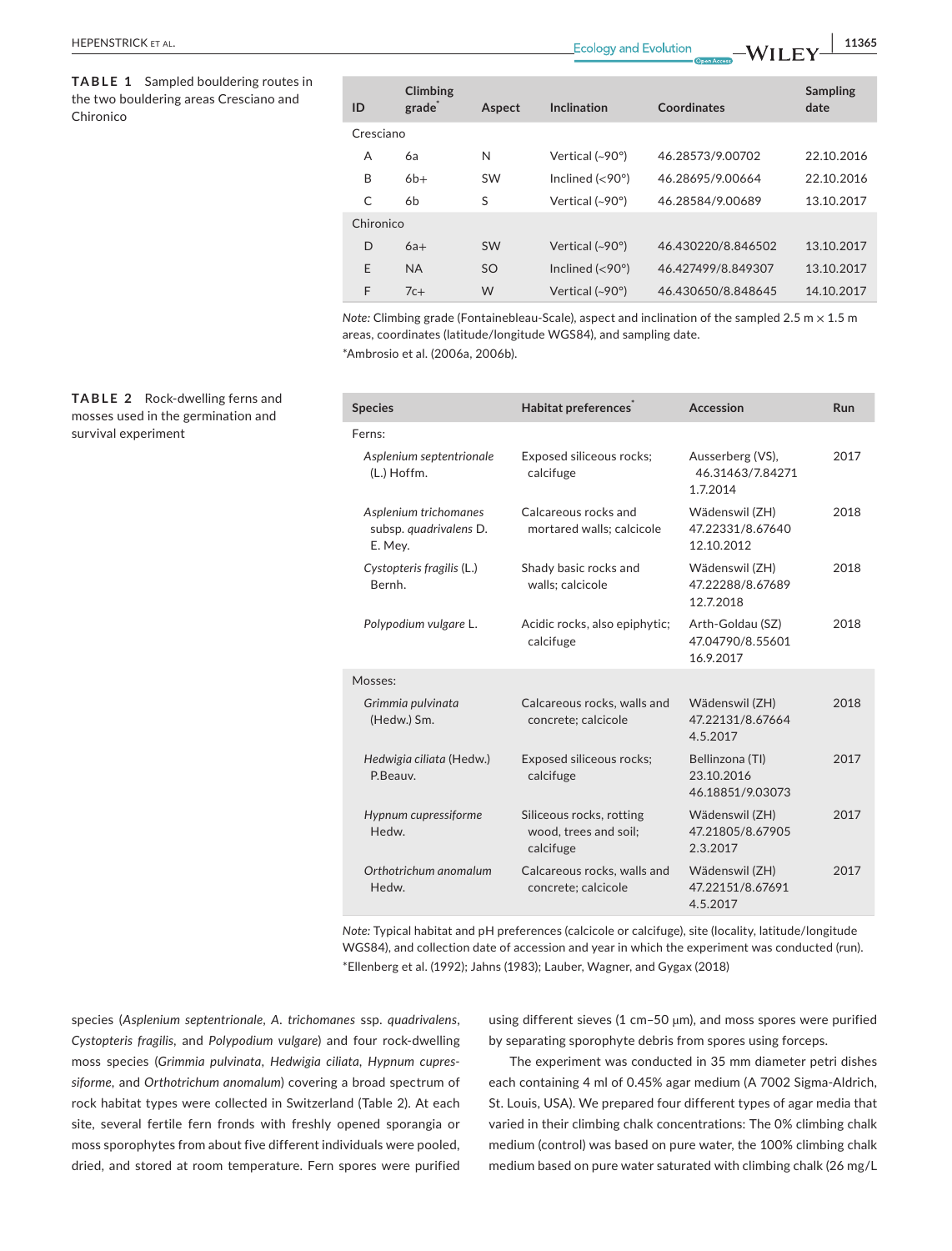**11366 WII FY** Ecology and Evolution **CONSUMPTION** CONSUMING THE PENSTRICK ET AL.

magnesium; Loose White Gold Chalk, Black Diamond, Innsbruck, Austria), and the 50% and 25% media based on 1:1 and 1:3 dilutions of the saturated climbing chalk solution. Because of the nutrient poverty of rock habitats (Larson et al., 2000) and because agar contains some nutrients (Bridson & Brecker, 1970), no additional nutrients were added.

We did not sterilize spores to avoid unwanted influences due to the sterilization process (Camloh, 1999). Therefore, spore batches were first checked for contamination with fungi etc. by sowing ten petri dishes per spore batch. Batches that showed contaminations after one week on more than three dishes were discarded. For sowing, a pinch of spores was suspended in 500 µl pure water containing 0.05% of the nonionic detergent Tween 80 (Sigma-Aldrich, Louis, USA), which prevented spores from clumping. After soaking for two hours, spore suspensions were diluted to a concentration of 10–15 spores/µl. One droplet of 2 µl spore suspension was placed into the petri dish with a piston pipette resulting in ca. 20–30 spores dispersed in a circle of 4 mm diameter. Petri dishes were sealed with parafilm.

In the experiment, every species–concentration combination was replicated in twelve petri dishes (i.e., 384 dishes in total). Germinated and living plants were counted under a stereo microscope weekly for 6 weeks. The number of sown spores was determined during the first counting. *Hypnum cupressiforme* (Table 2) was counted twice a week during 2.5 weeks only, because later on, it was impossible to distinguish individuals due to its filamentous and fast growing protonema (Figure S2).

The experiment was carried out in two runs (due to limited availability of climate chamber; 02.05.-11.07.2017 and 18.10.-04.12.2018, respectively; Table 2) in the same four shelf climate chamber (RUMED 1301) at a constant temperature of 22°C, a relative humidity of 80%, and a 16/8-hr day/night cycle (eight fluorescent tubes; Philips 58W, TLD480 REFLEX, each about 5,240 lumens). The 48 petri dishes per species were equally distributed among four trays of acrylic glass, each tray containing three randomly assigned replicates of each of the four climbing chalk concentrations. Each of the four trays was randomly assigned to one of the four shelves (one tray per species per shelf). A potential temperature gradient among shelves was accounted for by weekly moving the bottom shelf to the top and the other shelves one position downwards. Tray positions on shelves were randomized weekly and dish position per tray during counting.

From the six countings per petri dish, we derived two response variables: (a) germination rate being the maximum number of plants observed at any counting event divided by the number of sown spores and (b) survival rate being the number of surviving plants at end of the experiment divided by the maximum number of plants observed at any counting event.

The experiment corresponded to a split plot design (Altman & Krzywinski, 2015), and we thus analyzed the germination and survival rates which based on count data of binominal nature with generalized linear mixed models using the binomial family with the logit link function (package lme4; Bates, Mächler, Bolker, & Walker, 2015) in R (R Core Team, 2017). As fixed effects, we considered the block



**FIGURE 2** Amount of climbing chalk (magnesium) measured on climbed and unclimbed (control) boulders. Sampling points at and around climbing holds are grouped by their vertical distances to the climbing hold (−20 cm, −10 cm, 0 cm, +10 cm), raster sampling points by visibility of climbing chalk traces (chalk, no chalk). The dotted line indicates the threshold above which climbing chalk measurements were considered as elevated. The inset shows the content of the gray box at an enlarged scale.

**TABLE 3** Summary of the total 317 sampling points assessed on gneiss boulders

|                  | $\mathsf{N}$ | <b>Climbing chalk</b><br>visible % | Magnesium<br>elevated % |
|------------------|--------------|------------------------------------|-------------------------|
| Climbing hold    | 156          | 57                                 | 95                      |
| $+10$ cm         | 39           | 13                                 | 82                      |
| $0 \, \text{cm}$ | 41           | 100                                | 100                     |
| $-10$ cm         | 39           | 79                                 | 100                     |
| $-20$ cm         | 37           | 32                                 | 97                      |
| Raster           | 141          | 8                                  | 67                      |
| Chalk            | 11           | 100                                | 100                     |
| No chalk         | 130          | $\Omega$                           | 65                      |
| Control          | 20           | O                                  | O                       |

*Note:* Percentages of sampling points with visible climbing chalk traces and elevated climbing chalk concentrations (magnesium) for each of the different types of sampling points: on and above and below climbing holds (+10 cm, 0 cm, −10 cm, −20 cm), on raster points with and without visible traces of climbing chalk and on unclimbed boulders (control).

effect shelf (eight levels: four climate chamber shelfs times two runs), the treatment effect species (eight levels, one per species), the treatment effect climbing chalk concentration (four levels: 0%, 25%, 50%, 100%), and the interaction between species and climbing chalk concentration. As random effects, we included the further factors given by the experimental design: the two runs (i.e., the two time periods in which the experiment was conducted; see above), the 32 plexiglass trays on which the petri dishes were placed (four trays per species, each tray corresponding to a plot), and, in order to accommodate for overdispersion, individual petri dishes (corresponding to split plots). The fixed effects were tested in sequential likelihood ratio tests (deviance tables; Nelder & Wedderburn, 1972), and the differences of adjacent factor levels of climbing chalk concentrations were tested with forward difference contrasts (Venables & Ripley, 2002).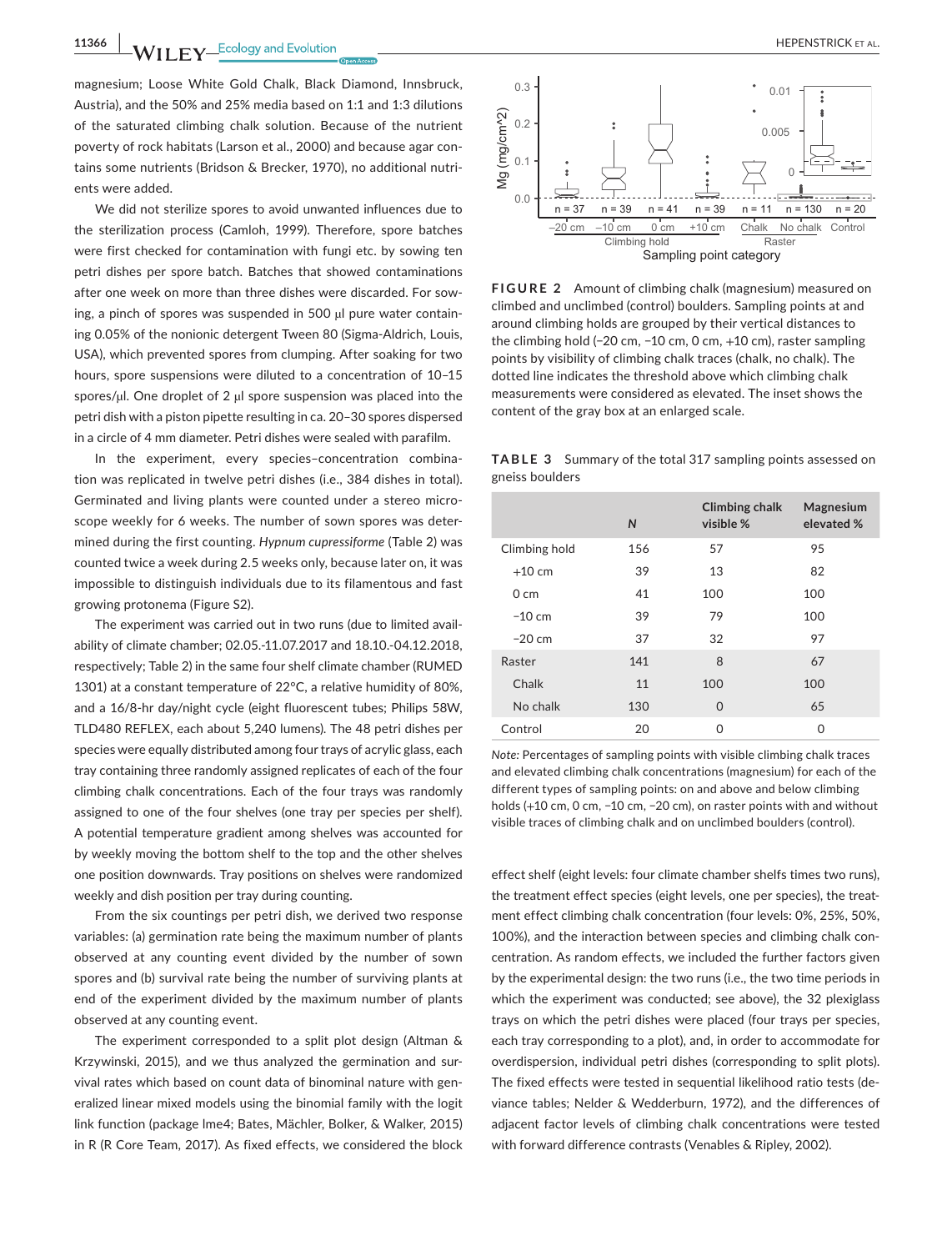



**FIGURE 3** Germination and survival rates of four fern and four moss species on agar with four climbing chalk concentrations.

**TABLE 4** Analysis of deviance of fixed effects, sequentially added to the random effect model, on the germination and survival rates of fern and moss species

| <b>Fixed effect</b>    | df<br>model    | <b>Deviance</b><br>model | $\chi^2$       | df             | $\boldsymbol{p}$ |
|------------------------|----------------|--------------------------|----------------|----------------|------------------|
| Germination rate       |                |                          |                |                |                  |
| Intercept              | 4              | 2,091                    | $\overline{a}$ |                | ٠                |
| Shelf                  | 11             | 2,085                    | 6.2            | 7              | .52              |
| <b>Species</b>         | 17             | 1,981                    | 103.9          | 6              | < .0001          |
| Concentration          | 20             | 1,922                    | 58.9           | 3              | < .0001          |
| Species: concentration | 41             | 1,797                    | 125.2          | 21             | < .0001          |
| Survival rate          |                |                          |                |                |                  |
| Intercept              | $\overline{4}$ | 1,513                    |                |                |                  |
| Shelf                  | 11             | 1,508                    | 4.6            | $\overline{7}$ | .71              |
| <b>Species</b>         | 17             | 1,408                    | 99.8           | 6              | < .0001          |
| Concentration          | 20             | 1,244                    | 164.4          | 3              | < .0001          |
| Species: concentration | 41             | 1,024                    | 220.2          | 21             | < .0001          |

# **3** | **RESULTS**

# **3.1** | **Measurements of climbing chalk on climbed boulders**

The measurements on climbed boulders revealed distinctively elevated climbing chalk (magnesium) concentrations, with highest amounts on climbing holds and raster points with visible climbing chalk traces (Figure 1, Figure S1). At and around the totally 41 climbing holds, climbing chalk visbility and measured concentrations were highest at the middle of holds, followed by the sampling points 10 cm below, 20 cm below, and 10 cm above the climbing holds (Figure 2; Table 3). The sampling of totally 141 raster points revealed that 85 (65%) of the 130 sampling points without any visible climbing chalk traces showed elevated climbing chalk concentrations above the defined threshold

level of 0.00126 mg/cm<sup>2</sup> magnesium (Table 3, Figure 2). One of the six surveyed boulders exceeded the threshold level of climbing chalk concentration at every sampling point (Figure 1c).

# **3.2** | **Germination and survival experiment**

Response patterns to climbing chalk differed among species (Figure 3): Germination rate and survival rate of *Asplenium septentrionale* declined with rising climbing chalk concentrations, *A. trichomanes* showed generally low germination and almost no survival across all media, *Cystopteris fragilis* germinated equally well under all climbing chalk concentrations, while survival was obviously reduced on media containing climbing chalk, and the response of *Polypodium vulgare* in both germination and survival was rather uniform across climbing chalk concentrations. The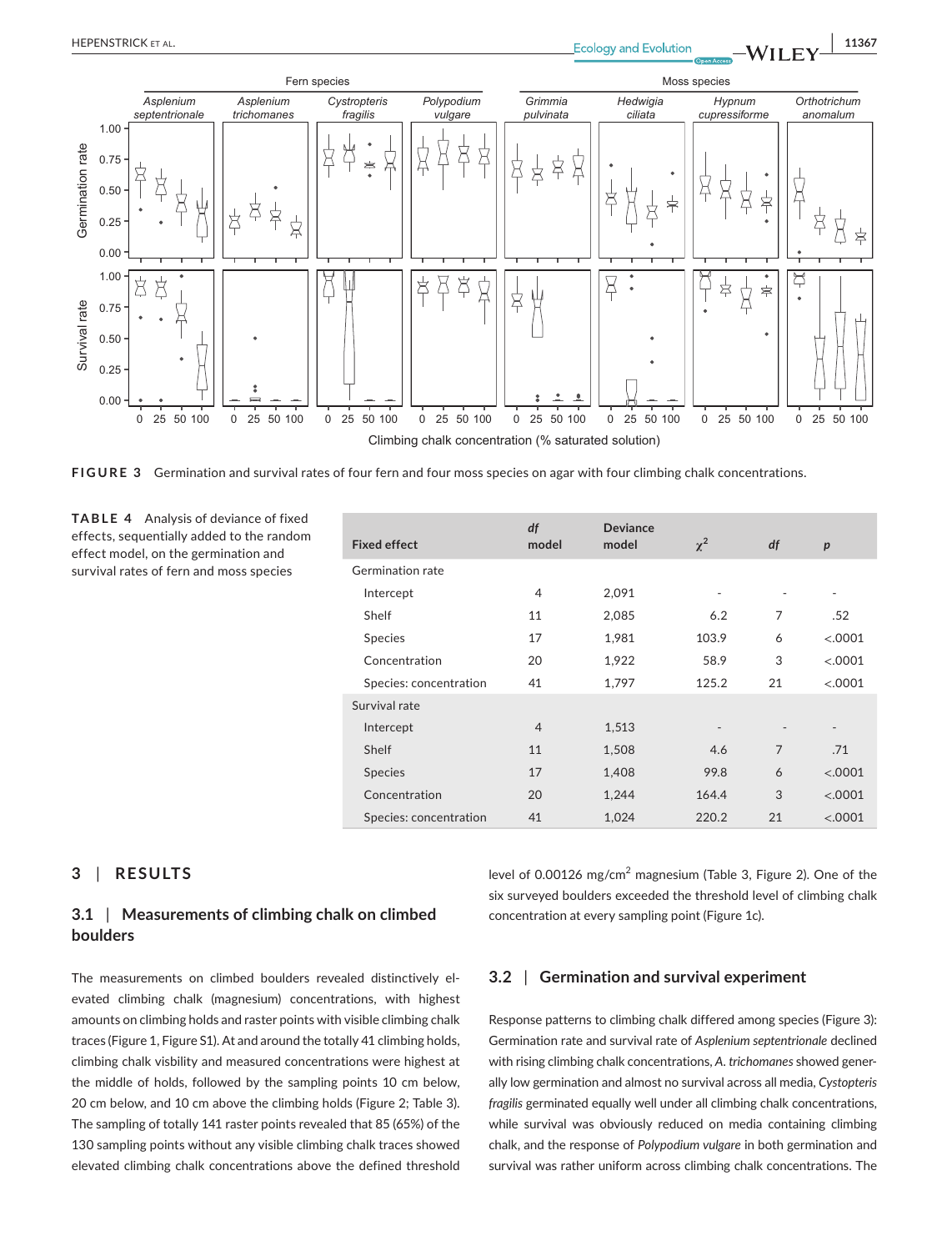**11368 A/II EV** Ecology and Evolution **2020 <b>CO EXECUTE:** EVERY EXACUTE: **AL. EXECUTE:** EXACUTE: **AL. EXECUTE:** EXACUTE: **EXECUTE:** EXACUTE: **EXECUTE: EXECUTE: EXECUTE: EXECUTE: EXECUTE: EXECUTE: EXECUTE: EXECUTE:** 

**TABLE 5** Coefficients obtained by forward difference contrasts of the four levels of climbing chalk concentration in the full generalized linear mixed models for germination and survival rates of all four fern and four moss species studied together

| Contrast             | Estimate | Std.<br>Error | Z-value  | p     |
|----------------------|----------|---------------|----------|-------|
| Germination rate     |          |               |          |       |
| 25% versus 0%        | $-0.300$ | 0.176         | $-1.703$ | .088  |
| $50\%$ versus $25\%$ | $-0.570$ | 0.177         | $-3.224$ | .001  |
| 100% versus 50%      | $-0.516$ | 0.188         | $-2.750$ | .006  |
| Survival rate        |          |               |          |       |
| 25% versus 0%        | $-0.079$ | 0.598         | $-0.132$ | .895  |
| 50% versus 25%       | $-1.542$ | 0.570         | $-2.707$ | .007  |
| 100% versus 50%      | $-2.044$ | 0.564         | $-3.624$ | .0002 |

moss species showed no obvious systematic difference to the fern species but also rather diverse response patterns (Figure 3): *Grimmia pulvinata* and *Hedwigia ciliata* germinated equally well on all media, while survival was reduced on media containing climbing chalk, germination and survival rates of *Hypnum cupressiforme* showed a slight decline with rising climbing chalk concentrations, and *Orthotrichum anomalum* showed lower germination and survival on media containing climbing chalk. Noteworthy, the plants of all species appeared less vigorous on climbing chalk media (examples in Figure S2).

The effects of species, climbing chalk concentration, and their interaction were significant on germination and survival rates, while the block effect shelf had no significant influence (Table 4). The effects of rising climbing chalk levels were negative: Between the 25% and 50% media as well as between the 50% and 100% media, germination and survival rates decreased significantly, while the differences between 0% and 25% were not significant (Table 5).

## **4** | **DISCUSSION**

Our study suggests that along climbing routes, elevated climbing chalk concentration can occur even were no chalk traces are visible and that climbing chalk can have negative impacts on the germination and early survival of rock-dwelling ferns and mosses.

# **4.1** | **Measurements of climbing chalk concentrations on climbed boulders**

To our knowledge, this is the first study presenting measurements of climbing chalk (magnesium) on climbed rock. We deduced climbing chalk input by climbers by measuring the amount of magnesium on climbed boulders, which we set in relation to the amount of naturally occurring magnesium detected on unclimbed boulders of the same rock type. In the samples taken in the middle of climbing holds, vertically 10 cm above, 10 cm below, and 20 cm below, the highest

concentrations were measured in the middle of the climbing holds where climbing chalk traces were always visible (Figure 2, Table 3). Above climbing holds, both visible climbing chalk traces and concentrations diminished promptly. In contrast, below climbing holds, visible climbing chalk traces, and climbing chalk concentrations diminished gradually. This trend of primarily downward dispersal of climbing chalk on rock faces was also noticeable in raster sampling points without visible climbing chalk traces, but often elevated climbing chalk concentrations (Figure 1d, Figure S1). We hypothesize three interdependent main factors influencing the distribution of climbing chalk on climbed rocks: (a) Climbing intensity (Schmera et al., 2018) should be positively correlated with the input of climbing chalk. (b) The climbing routes' microtopography (including slope; Kuntz & Larson, 2006) will affect the amount and frequency by which a climber applies climbing chalk and also the way how climbing chalk is dispersed. (c) The dispersion pathway—either leaching with runoff rainwater or as dust during climbing (Weinbruch, Dirsch, Ebert, Hofmann, & Kandler, 2008) or brushing/cleaning of climbing holds (Niegl, 2009)—contributes to the spatial extent by which climbing chalk spreads on a rock away from climbing routes and holds. The examples given in Figure 1 illustrate these aspects. The popular route called "the never ending story" (Figure 1a; Ambrosio et al., 2006b) exceeded the threshold level of climbing chalk concentration at every sampling point (Figure 1c). It is climbed intensively, its microtopography necessitates two extensive holds, and runoff rainwater and dust from climbing and brushing of holds further spread climbing chalk on the <90° inclined rock. In contrast, on a less popular, unnamed route (Figure 1b; Ambrosio et al., 2006a), elevated climbing chalk concentrations were more confined to climbing holds and adjacent areas below them (Figure 1d). The route is only rarely climbed, its climbing holds are small, and there were no signs of brushing activities. Here, runoff rainwater on the <90° inclined rock might not only distribute climbing chalk but also cause magnesium to leach and levels to decrease over time.

#### **4.2** | **Germination and survival experiment**

We are not aware of other studies on the effect of climbing chalk on mosses and ferns or on any other rock-dwelling organisms. Methodologically, we approached this question with a germination experiment with different climbing chalk concentrations on agar in a climate chamber. On the one hand, conditions on agar plates in a climate chamber are far from the environmental conditions on rock habitats, but on the other hand, the chosen approach allowed varying climbing chalk concentrations in a controlled way and for quantitatively measuring germination and survival. While standard ecotoxicological germination tests assess germination rate as the fraction of germinated seeds after a defined time span (OECD, 2006; Wang & Keturi, 1990), we defined germination rate as the ratio between the maximum number of germinated and living plants and the number of spores sown per petri dish. This was necessary because of the different germination behavior of the assessed species. For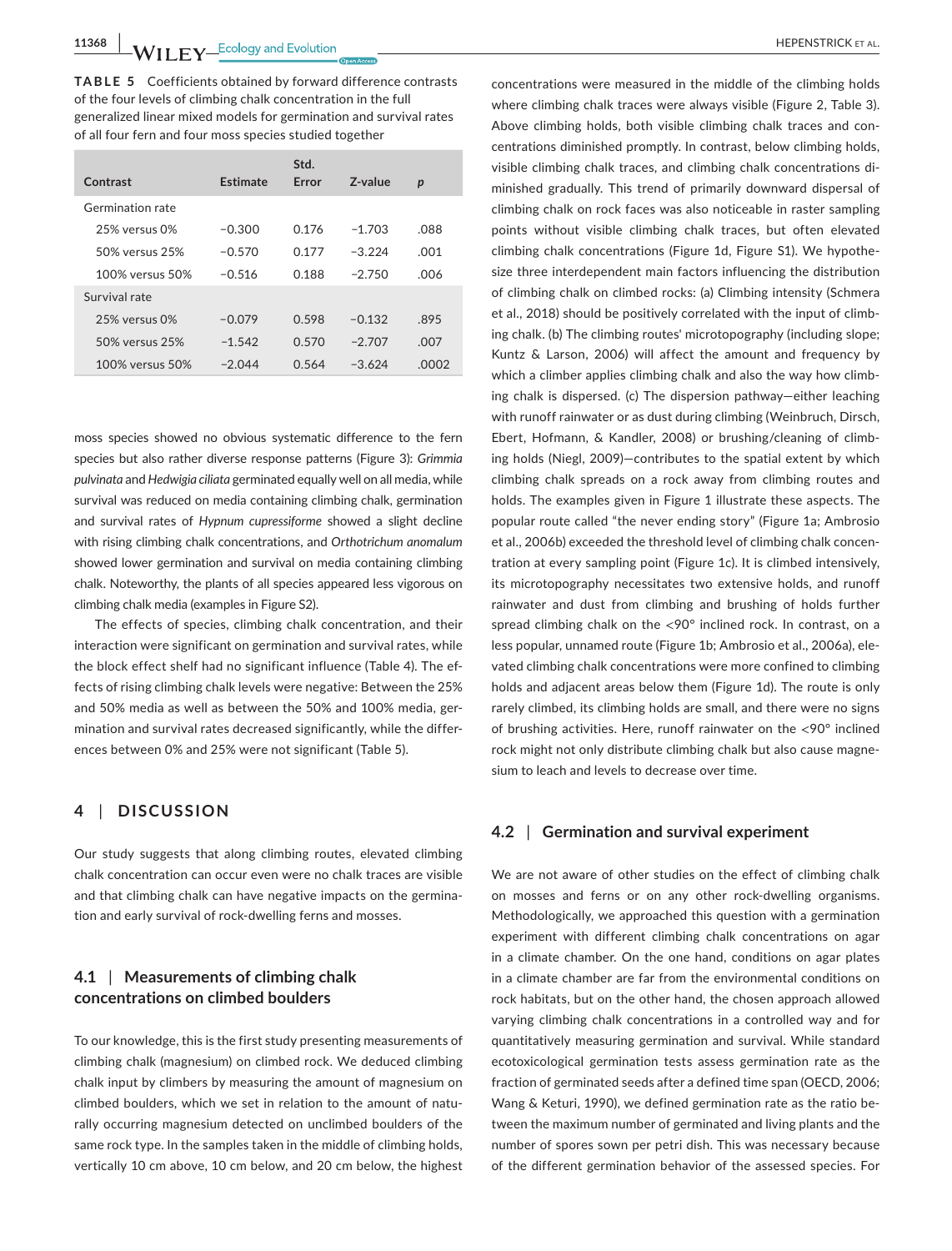instance, *Hypunum cupressiforme* had already started germinating three days after sowing, and after only one week, 83% of its petri dishes with spores from this species reached their maximum numbers of living plants. In contrast, spores of *Orthotrichum anomalum* took two weeks to start germination (Figure S3). Across all species, except *H. cupressiforme*, after four weeks 87% of the petri dishes had reached their maximum numbers of living plants. Hence, the germination process in this study can be considered as rather complete. However, survival rate—the fraction of plants surviving until the end of the experiment—reflected an ongoing process. This becomes obvious when considering the development of the studied species over time (Figure S3). While for *Asplenium trichomanes,* nearly all individuals had died after six weeks, the number of living plants per petri dish of most other species was steadily decreasing and more accentuated in higher climbing chalk concentrations.

Germination and survival rates differed among species (Figure 3; Table 4), but there was a lack of correspondence between species' ecology (Table 2) and their response to elevated climbing chalk concentration in the experiment (Figure 3). One would expect calcicoles to be more tolerant to higher pH values and magnesium concentrations, because they should be adapted to high pH levels and high ion concentrations of calcium, which is chemically similar to magnesium (Barker & Pilbeam, 2015; Lee, 1999). Nevertheless, the calcicoles *Cystopteris fragilis* and *Grimmia pulvinata* showed a similar response as the calcifuge *Hedwigia ciliata* with almost no survival on 50% and 100% climbing chalk media, whereas the calcifuge *A. septentrionale* responded with a gradual decline in germination and survival, and the calcicole *O. anomalum* exhibited a pattern inbetween. The calcicole subspecies of *A. trichomanes* exhibited generally low germination and survival at all climbing chalk concentrations, a result that could also have been caused by rather old spores of this species used in the experiment (Table 2; Camloh, 1999). Only *Polypodium vulgare* and *H. cupressiforme* showed congruence in their response patterns (only slight differences in germination and survival among different climbing chalk) with their ecology (weakly calcifuge and also growing epiphytic). Summing up, a simple calcicole–calcifuge classification (Lee, 1999) did not predict the species' response to elevated climbing chalk concentrations found in the present study. The observed differences rather reflect species-specific reactions to pH and ion concentrations as documented for diverse fern and moss species (Suo, Chen, Zhao, Shi, & Dai, 2015; Wiklund & Rydin, 2004).

# **4.3** | **Synthesis and outlook**

On six climbing routes on gneiss used for bouldering, on regularly spaced raster points, elevated climbing chalk levels were measured even at 65% of the sampling points without any visual traces of climbing chalk (Table 3). In the laboratory experiment with four fern and four moss species, increasing climbing chalk concentrations impaired germination and survival (Table 5). These two results may be set into relation through the amount of climbing chalk involved. For instance, the amount magnesium present at the threshold level of elevated

climbing chalk concentrations (0.00126 mg/cm<sup>2</sup>) is equivalent to a ca. 1 mm thick layer of 50% saturated climbing chalk medium, which significantly impaired germination and survival in the experiment (13 mg/L). One could thus conclude that even on 65% of the raster sampling points without any visual traces of climbing chalk, rockdwelling plant species (Table 2) may well be negatively affected. However, unlike thawing salt, which simply increases the concentration of sodium (Na<sup>+</sup>) and chloride (Cl<sup>−</sup>) ions (Blomqvist, 1998), the situation with climbing chalk is more complex. Solubility of climbing chalk positively depends on water acidity (Budavari et al., 1996), which is influenced by the acidity of rain and the runoff through substrates and on rock (Larson et al., 2000). When dissolved, the ions involved in magnesium carbonate hydroxide are magnesium cations ( $Mg^{2+}$ ), which increase the ion concentration, and the anions carbonate  $(CO_3^2$ <sup>2</sup>) and hydroxide (OH<sup>-</sup>), which additionally increase pH. In solution, the anionic components of climbing chalk are in acid-base equilibria: hydroxide with water  $(H<sub>2</sub>O)$  and carbonate with bicarbonate (HCO<sub>3</sub><sup>-</sup>) and carbonic acid (H<sub>2</sub>CO<sub>3</sub>), which is in solution equilibrium with  $CO<sub>2</sub>$  in the air. Hence, depending on solution and acid-base equilibria, climbing chalk can evolve into other compounds than the initial magnesium carbonate hydroxide. This interplay of water acidity and solubility of climbing chalk should be substantially influenced by rock type. Acidic conditions on siliceous rock, like the gneiss rock on which we conducted our measurements, enhance solubility of climbing chalk and thereby may also enhance dislocation of magnesium with runoff water. In contrast, alkaline conditions on limestone lower the solubility of climbing chalk, which may thereby enhance its persistence on rock and dislocation with runoff water may be predominantly in form of climbing chalk particles, rather than in its dissolved ions. Further, on porous sandstone persistence of climbing chalk is reported to be particularly enhanced as it irreversibly stains and alters sandstone surfaces (Attarian & Keith, 2008; Niegl, 2009; Huddart & Stott, 2019) In addition, rock type is also a main determinant for plant community composition on rocks (Spitale & Nascimbene, 2012). Calcicole and calcifuge communities might react differently to climbing chalk rather due to the different chemical behavior of climbing chalk on different rock types than due to calcicole–calcifuge adaptations of plant species. For the latter, we found no evidence in our experiment.

In the results of the diverse studies that documented impacts of climbing on rock vegetation (Lorite et al., 2017; March-Salas et al., 2018; Müller et al., 2004; Nuzzo, 1996; Rusterholz et al., 2004; Schmera et al., 2018; Tessler & Clark, 2016), the potential chemical impact due to climbing chalk and the mechanical impacts of climbing such as trampling and removal of soil and vegetation are usually confounded on climbed rocks (Holzschuh, 2016). In contrast, our study assessed the distribution of climbing chalk separately from its impact on species in an experiment, but the real impact of climbing chalk on rock-dwelling plants under natural conditions is difficult to deduce. To this end, studies in climbing areas that only allow climbing chalk on a subset of their routes (Heinicke, 2001; Werdermann, 1993) might allow to compare the impact of climbing with and without climbing chalk. Furthermore, it is worthwhile to continue with an experimental approach by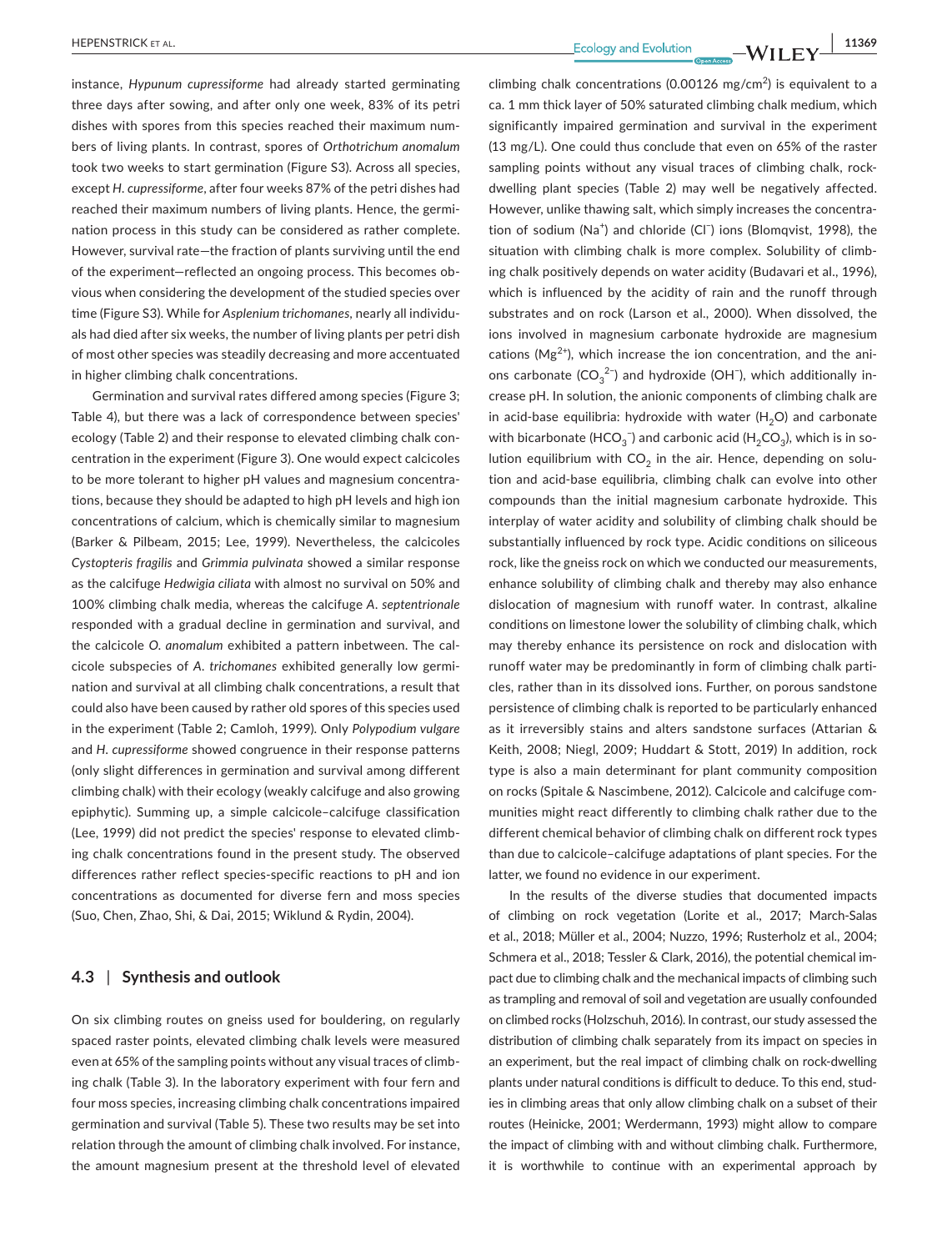**11370 M/II EV** Ecology and Evolution **11370** HEPENSTRICK ET AL.

applying climbing chalk on unclimbed rock and study its in situ impact on rock-dwelling species (besides bryophytes and ferns, also including lichens and flowering plants) on different rock types. Finally, recent advances in drone and imaging technology may allow for mapping and analyzing visible climbing chalk traces and vegetation health along climbing routes with hyperspectral imaging by means of unmanned aerial vehicles (Peng et al., 2020; Strumia, Buonanno, Aronne, Santo, & Santangelo, 2020; Zhang, Zhang, Wei, Wang, & Huang, 2020).

#### **4.4** | **Recommendations for conservation practice**

Our study indicates that climbing chalk might negatively affect mosses and ferns growing along climbing routes. Although there is clear necessity for further research on this issue, we precautionary suggest taking into account the potential impact of climbing chalk when developing conservation measures for rare rock-dwelling species in close vicinity of climbing routes (e.g., when erratic boulders that harbor rare species are used for bouldering; Hepenstrick, Urmi, Meier, & Bergamini, 2016; Mazenauer, Holderegger, Krüsi, & Hepenstrick, 2014). In order to judge upon a potential threat by climbing chalk, it helps to consider climbing intensity, microtopography, and dispersion pathways (leaching with runoff rainwater and dust from climbing or brushing). In the experiment with different climbing chalk concentrations, negative impacts of climbing chalk were present in calcicole and calcifuge species. Hence, potential impacts of climbing chalk are not necessarily restricted to calcifuge plant species. Furthermore, alternatives to climbing chalk such as adhesive colophony resin or absorptive balls which absorb excess moisture from hands (Niegl, 2009) might be assessed as a potential remedy in cases where the use of climbing chalk is problematic.

#### **ACKNOWLEDGMENTS**

We thank Christian Lusti and Jonathan Pachlatko for assistance in the field, Nicolas Phan-huy and Dominik Penkov for help with the experiment, and Lilian Gasser for statistical help. We are grateful for financial support from several foundations, associations, governmental, and nongovernmental organizations (listed above), and we thank two anonymous referees for valuable comments on an earlier version of the manuscript.

#### **CONFLICT OF INTEREST**

The authors declare no conflict of interest.

#### **AUTHOR CONTRIBUTIONS**

DH, AB, and RH: Design. DH: Material preparation; data collection; and analysis. DH: Writing manuscript. AB and RH: Editorial advice. All authors read and approved the final manuscript.

#### **DATA AVAILABILITY STATEMENT**

The datasets generated and analyzed in this study are available on Dryad: <https://doi.org/10.5061/dryad.cc2fqz649>

# **ORCID**

*Daniel Hepenst[rick](https://orcid.org/0000-0001-8816-1420)* <https://orcid.org/0000-0003-1090-6888> *Ariel Bergamini* <https://orcid.org/0000-0001-8816-1420>

#### **REFERENCES**

- Adams, M. D., & Zaniewski, K. (2012). Effects of recreational rock climbing and environmental variation on a sandstone cliff-face lichen community. *Botany*, *90*, 253–259. [https://doi.org/10.1139/](https://doi.org/10.1139/b11-109) [b11-109](https://doi.org/10.1139/b11-109)
- Altman, N., & Krzywinski, M. (2015). Split plot design. *Nature Methods*, *12*, 165–166.<https://doi.org/10.1038/nmeth.3293>
- Ambrosio, A., Cameroni, C., Grizzi, R., Lodi, R., & Vonarburg, N. (2006a). *Chironico boulder*. Bellinzona: Ticino Boulder.
- Ambrosio, A., Cameroni, C., Grizzi, R., Lodi, R., & Vonarburg, N. (2006b). *Cresciano boulder*. Bellinzona: Ticino Boulder.
- Attarian, A., & Keith, J. (2008). *Climbing management, a guide to climbing issues and the development of a climbing management plan*. Boulder: The Access Fund.
- Barker, A. V., & Pilbeam, D. J. (2015). *Handbook of plant nutrition*. Boca Raton: CRC Press.
- Bates, D., Mächler, M., Bolker, B., & Walker, S. (2015). Fitting linear mixed-effects models using lme4. *Journal of Statistical Software*, *67*, 1–48. <https://doi.org/10.18637/jss.v067.i01>
- Blomqvist, G. (1998). *Impact of de-icing salt on roadside vegetation: A literature review*. Linköping: Swedish National Road and Transport Research Institute.
- Bridson, E. Y., & Brecker, A. (1970). Design and formulation of microbial culture media. In J. R. Norris, & D. W. Ribbons (Eds.), *Methods in microbiology 3A* (pp. 229–295). London: Cambridge University Press.
- Budavari, S., O'Neil, M. J., Smith, A., Heckelman, P. E., & Kinneary, J. F. (Eds.) (1996). *The Merck index, an encyclopedia of chemicals, drugs and biologicals*. Whitehouse Station: Merck.
- Camloh, M. (1999). Spore age and sterilization affects germination and early gametophyte development of *Platycerium bifurcatum*. *American Fern Journal*, *89*, 124–132.<https://doi.org/10.2307/1547346>
- Camp, R. J., & Knight, R. L. (1998). Rock climbing and cliff bird communities at Joshua Tree National Park, California. *Wildlife Society Bulletin*, *26*, 892–898. <https://jstor.org/stable/3783567>
- Clark, P., & Hessl, A. (2015). The effects of rock climbing on cliff-face vegetation. *Applied Vegetation Science*, *18*, 705–715. [https://doi.](https://doi.org/10.1111/avsc.12172) [org/10.1111/avsc.12172](https://doi.org/10.1111/avsc.12172)
- Claude, A., Ivy-Ochs, S., Kober, F., Antognini, M., Salcher, B., & Kubik, P. W. (2014). The Chironico landslide (Valle Leventina, southern Swiss Alps): Age and evolution. *Swiss Journal of Geosciences*, *107*, 273–291. <https://doi.org/10.1007/s00015-014-0170-z>
- Covy, N., Benedict, L., & Keeley, W. H. (2019). Rock climbing activity and physical habitat attributes impact avian community diversity in cliff environments. *PLoS One*, *14*, e0209557. [https://doi.org/10.1371/](https://doi.org/10.1371/journal.pone.0209557) [journal.pone.0209557](https://doi.org/10.1371/journal.pone.0209557)
- Ellenberg, H., Weber, H. E., Düll, R., Wirth, V., Werner, W., & Paulissen, D. (1992) *Zeigerwerte von Pflanzen in Mitteleuropa*. Göttingen: Goltze.
- Fickert, T. (2014). Zum Einfluss des Klettersports auf silikatische Felsökosysteme. *Mitteilungen der Fränkischen Geographischen Gesellschaf*, *59*, 47–58. [http://fgg-erlangen.de/fgg/ojs/index.php/](http://fgg-erlangen.de/fgg/ojs/index.php/mfgg/article/view/262) [mfgg/article/view/262](http://fgg-erlangen.de/fgg/ojs/index.php/mfgg/article/view/262)
- Gill, J. (1969). The art of bouldering. *American Alpine Journal*, *16*, 355–357.
- Hanemann, B. (1999). *The sustainable management of climbing areas in Europe*. Gland: IUCN.
- Heinicke, D., Friedrich, J., Glaser, C., Heinicke, F., Scharnweber, M., & Seifert, F. (2001). *Kletterführer Sächsische Schweiz, Gebiet der Steine*. Dresden: Berg- und Naturverlag.